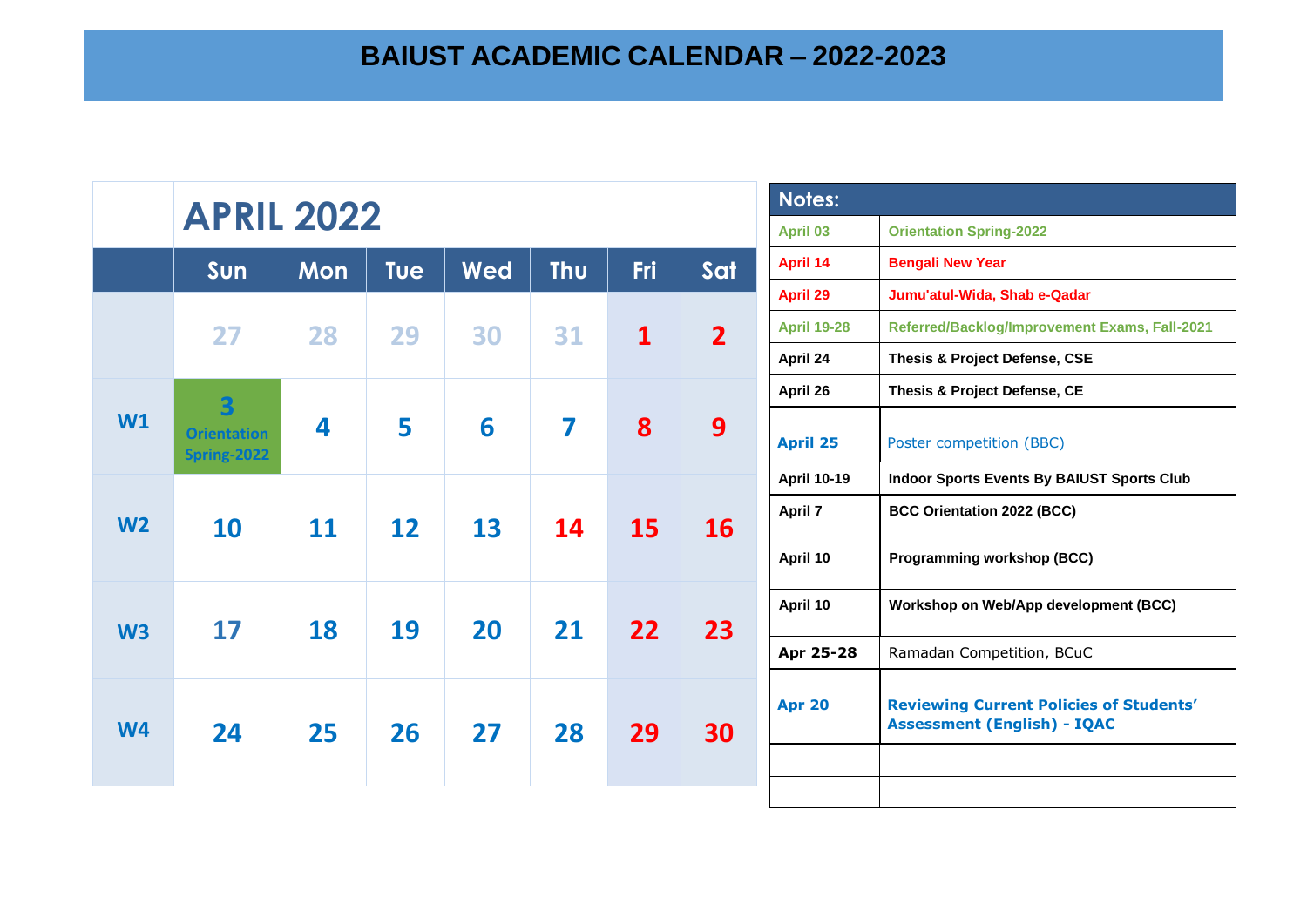|                        |             | <b>MAY 2022</b>                                                                               |            |                         |                                    | <b>Notes:</b>       |                      |                           |                                                                            |
|------------------------|-------------|-----------------------------------------------------------------------------------------------|------------|-------------------------|------------------------------------|---------------------|----------------------|---------------------------|----------------------------------------------------------------------------|
|                        |             |                                                                                               |            |                         |                                    |                     |                      | <b>May 01</b>             | <b>May Day</b>                                                             |
|                        | Sun         | <b>Mon</b>                                                                                    | <b>Tue</b> | <b>Wed</b>              | <b>Thu</b>                         | Fri                 | Sat                  | <b>May 02-05</b>          | <b>Eid ul-Fitr</b>                                                         |
|                        |             |                                                                                               |            |                         |                                    |                     |                      | <b>May 15</b>             | <b>Buddha Purnima</b>                                                      |
| Eid<br><b>Vacation</b> | $\mathbf 1$ | $\overline{\mathbf{3}}$<br>$6 \overline{6}$<br>$\overline{2}$<br>5<br>$\overline{\mathbf{4}}$ |            | $\overline{\mathbf{z}}$ | May 29- June<br>02                 | <b>Midterm Exam</b> |                      |                           |                                                                            |
|                        |             |                                                                                               |            |                         |                                    |                     |                      | May 16                    | <b>Review of Course File Maintenance-EEE</b>                               |
|                        |             |                                                                                               |            |                         |                                    |                     |                      | May 18                    | Meet the Writer, English Department                                        |
| W <sub>5</sub>         | 8           | 9                                                                                             | <b>10</b>  | <b>11</b>               | 12                                 | 13                  | 14                   | <b>May 22</b>             | Workshop on the implementation of OBE - CE                                 |
|                        |             |                                                                                               |            | <b>May 18</b>           | <b>Farewell and Reception, DBA</b> |                     |                      |                           |                                                                            |
|                        |             |                                                                                               |            |                         |                                    |                     |                      | May 10-18                 | Inter Department Boys Cricket Tournament By<br><b>BAIUST Sports Club</b>   |
|                        |             |                                                                                               |            |                         |                                    |                     |                      | May 22-25                 | Inter Department Girls handball Tournament By<br><b>BAIUST Sports Club</b> |
| <b>W6</b>              | $15*$       | 16                                                                                            | 17         | 18                      | 19                                 | 20                  | 21                   | May 12                    | Seminar (BCC)                                                              |
|                        |             |                                                                                               |            |                         |                                    |                     |                      | May 17                    | Rabindra Jayanti, BCuC                                                     |
| <b>W7</b>              | 22          | 23                                                                                            | 24         | 25                      | 26                                 | 27                  | 28                   | <b>May 22 - May</b><br>26 | <b>Business Week (BBC)</b>                                                 |
|                        |             |                                                                                               |            |                         |                                    |                     |                      | May 16                    | Seminar/workshop EEE                                                       |
| <b>Midterm</b>         | 29          | 30                                                                                            | 31         | $\mathbf{1}$            | $\overline{2}$                     | 3                   | $\blacktriangleleft$ | <b>May 17</b>             | <b>Study Tour</b>                                                          |
| <b>Exam</b>            |             |                                                                                               |            |                         |                                    |                     |                      |                           |                                                                            |

\*Subject to the appearance of the moon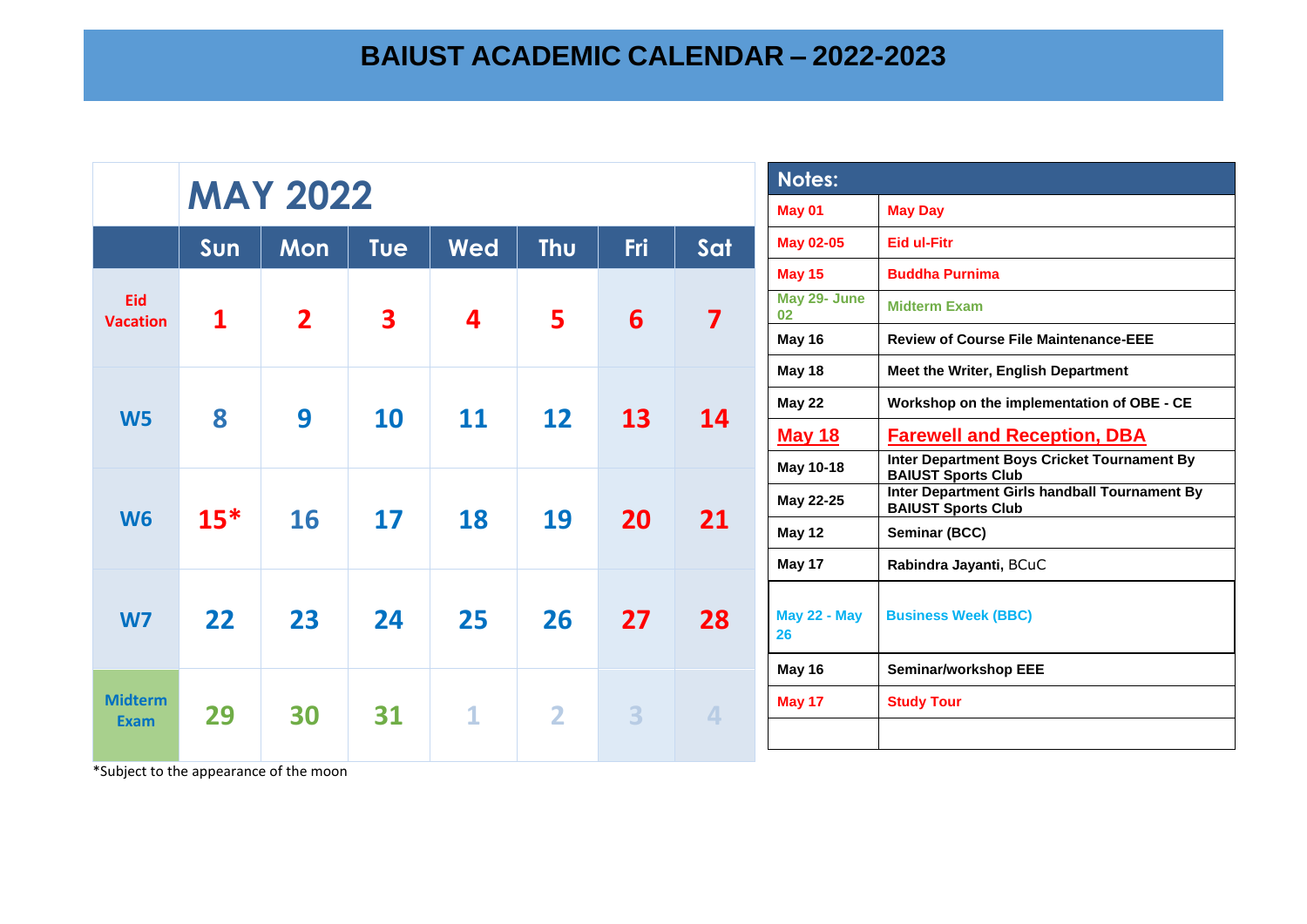|                                | <b>JUNE 2022</b> |     |     |              |                         |              |                         |  |
|--------------------------------|------------------|-----|-----|--------------|-------------------------|--------------|-------------------------|--|
|                                | Sun              | Mon | Tue | Wed          | <b>Thu</b>              | Fri          | Sat                     |  |
| <b>Midterm</b><br><b>Exam</b>  | 29               | 30  | 31  | $\mathbf{1}$ | $\overline{\mathbf{2}}$ | 3            | $\overline{\mathbf{4}}$ |  |
| <b>Midterm</b><br><b>Break</b> | 5                | 6   | 7   | 8            | 9                       | 10           | 11                      |  |
| <b>W8</b>                      | 12               | 13  | 14  | 15           | 16                      | 17           | 18                      |  |
| W <sub>9</sub>                 | 19               | 20  | 21  | 22           | 23                      | 24           | 25                      |  |
| <b>W10</b>                     | 26               | 27  | 28  | 29           | 30                      | $\mathbf{1}$ | $\overline{2}$          |  |

 $\sqrt{2}$ 

| <b>Notes:</b>         |                                                                                             |
|-----------------------|---------------------------------------------------------------------------------------------|
| <b>June 05-09</b>     | <b>Midterm Break</b>                                                                        |
| June 25               | <b>Essay &amp; Creative Writing Competition- English</b>                                    |
| June 28               | Lit Quiz Competition (Grand Finale)- English Dept.                                          |
| June 12               | <b>Circuit solution quiz Competition by EEE club</b>                                        |
| June 14               | Seminar on Research Methodology - CE                                                        |
| June 12               | <b>Advanced Photography Workshop</b>                                                        |
| <b>June 19-23</b>     | <b>Skill Development Program, DBA</b>                                                       |
| <b>June 19-23</b>     | Inter Department Boys & Girls Volleyball<br><b>Tournament By BAIUST Sports Club</b>         |
| <b>June 26-30</b>     | Inter Department Boys Basketball & Girls Cricket<br><b>Tournament By BAIUST Sports Club</b> |
| June 08               | <b>Programming contest (Online) (BCC)</b>                                                   |
| <b>June 19-30</b>     | <b>Workshop (Graphics) (BCC)</b>                                                            |
| <b>June 26-30</b>     | <b>Workshop (Robotics) (BCC)</b>                                                            |
| June 29               | Barsha Mangal & Farewell ceremony of cultural<br>club executive body, BCuC                  |
| <b>June 13</b>        | Training on Continuous Quality Improvement,<br><b>DBA</b>                                   |
| <b>June 15</b>        | Seminar (BBC)                                                                               |
| <b>June 20-</b><br>22 | Project development & Implementation                                                        |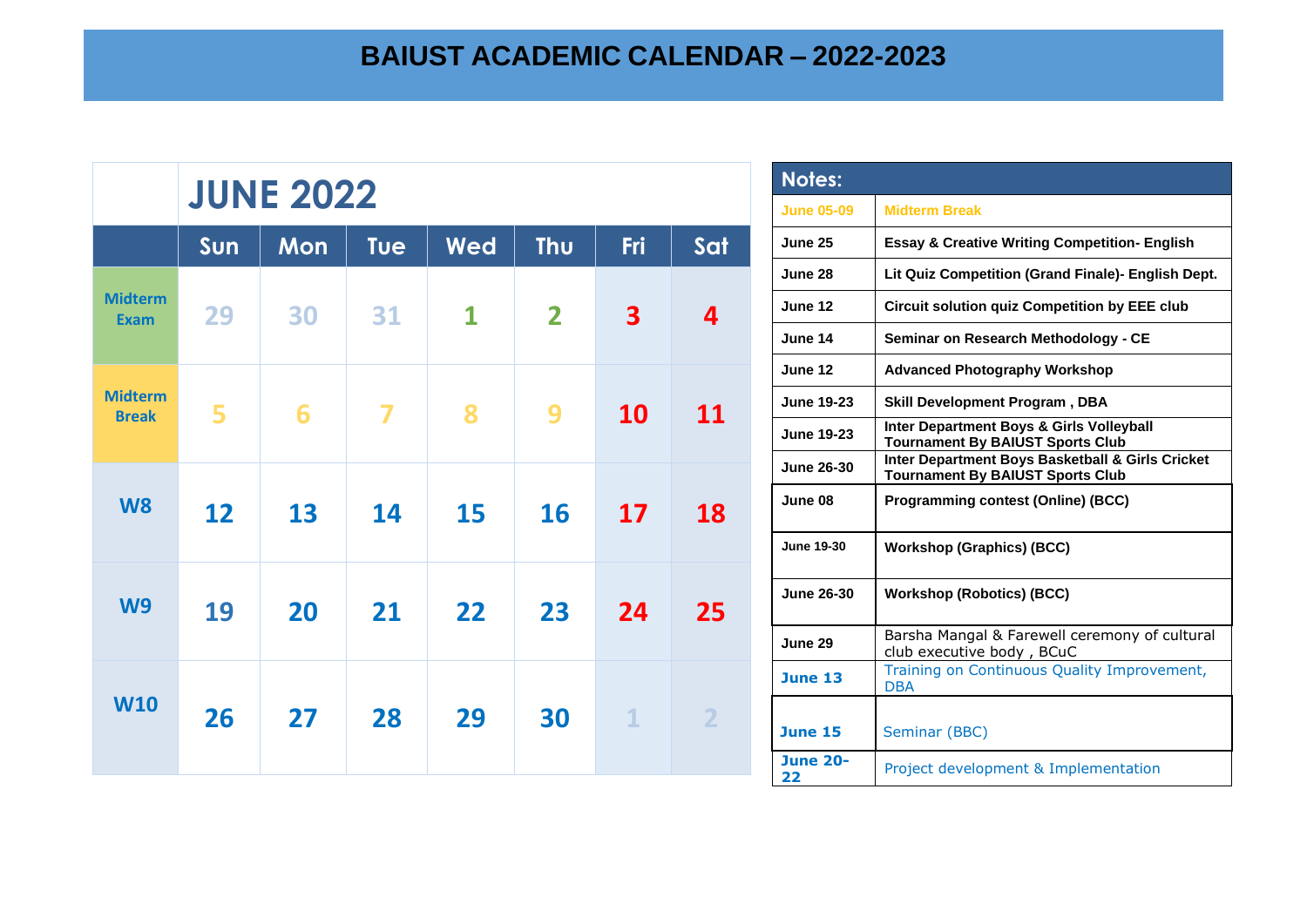|                        |                         | <b>JULY 2022</b> |                   |     |            | <b>Notes:</b>     |                |                   |                                                                           |
|------------------------|-------------------------|------------------|-------------------|-----|------------|-------------------|----------------|-------------------|---------------------------------------------------------------------------|
|                        |                         |                  |                   |     |            |                   |                | <b>July 10-14</b> | Eid ul-Adha                                                               |
|                        | Sun                     | <b>Mon</b>       | <b>Tue</b>        | Wed | <b>Thu</b> | Fri               | Sat            | July 24           | <b>Industrial visit - CE</b>                                              |
|                        |                         |                  |                   |     |            |                   |                | July 20           | <b>Industrial visit DBA</b>                                               |
|                        | 26                      | 27               | 28                | 29  | 30         | $\mathbf{1}$      | $\overline{2}$ | July 31           | Internship defense, DBA                                                   |
|                        |                         |                  |                   |     |            |                   |                | <b>July 20-27</b> | Inter Department Boys Football Tournament By<br><b>BAIUST Sports Club</b> |
| <b>W11</b>             | $\overline{\mathbf{3}}$ | 4                | 5                 | 6   | 7          | 8                 | 9              | July 21           | Seminar 2 (BCC)                                                           |
|                        |                         |                  |                   |     |            |                   |                | July 25           | Robotics exhibition and prize giving ceremony<br>(BCC)                    |
| Eid<br><b>Vacation</b> | <b>10</b>               | <b>11</b>        | $12 \overline{ }$ | 13  | 14         | 15                | 16             | July 26           | Workshop on Poem Recitation, Anchoring and<br><b>Punctuation, BCuC</b>    |
|                        |                         |                  |                   |     |            |                   |                | <b>July 17</b>    | <b>Strategic Debate (BBC)</b>                                             |
| <b>W12</b>             | 17                      | 18               | 19                | 20  | 21         | $22 \overline{)}$ | 23             | July 19           | <b>Workshop on Basics of Robotics-Robotics Club</b>                       |
|                        |                         |                  |                   |     |            |                   |                | <b>July 20-28</b> | Workshop on Developping OBE Lesson Plan-<br><b>English Department</b>     |
|                        |                         |                  |                   |     |            |                   |                |                   |                                                                           |
| <b>W13</b>             | 24                      | 25               | 26                | 27  | 28         | 29                | 30             |                   |                                                                           |
|                        |                         |                  |                   |     |            |                   |                |                   |                                                                           |
| <b>W14</b>             | 31                      | $\mathbf{1}$     | $\overline{2}$    | 3   | 4          | 5                 | 6              |                   |                                                                           |
|                        |                         |                  |                   |     |            |                   |                |                   |                                                                           |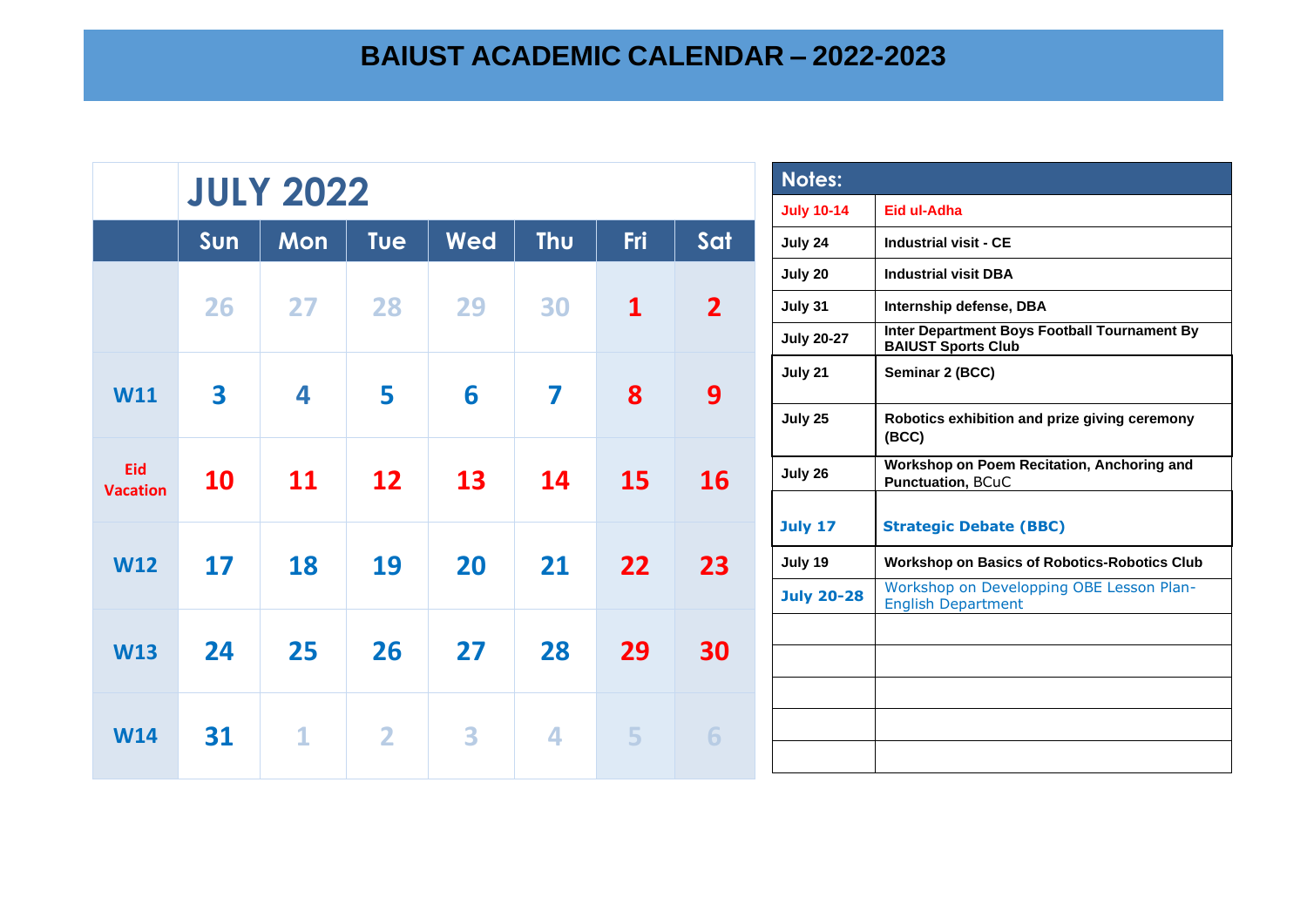|                             |                         |                    |                         |                         |              | Notes:         |                 |                                             |                              |
|-----------------------------|-------------------------|--------------------|-------------------------|-------------------------|--------------|----------------|-----------------|---------------------------------------------|------------------------------|
|                             |                         | <b>AUGUST 2022</b> |                         |                         |              |                |                 | <b>August 07-</b><br>18                     | <b>Preparatory Leave</b>     |
|                             | Sun                     | Mon                | <b>Tue</b>              | Wed                     | <b>Thu</b>   | Fri            | Sat             | <b>August 21-</b><br><b>September</b><br>08 | <b>Final Term Exam</b>       |
|                             |                         |                    |                         |                         |              |                |                 | <b>August 09</b>                            | <b>Ashura</b>                |
| <b>W14</b>                  | 31                      | $\mathbf{1}$       | $\overline{\mathbf{2}}$ | $\overline{\mathbf{3}}$ | 4            | 5              | $6\phantom{1}6$ | <b>August 15</b>                            | <b>National Mourning Day</b> |
|                             |                         |                    |                         |                         |              |                |                 | <b>August 18</b>                            | <b>Janmashtami</b>           |
|                             |                         |                    |                         |                         |              |                |                 |                                             |                              |
|                             | $\overline{\mathbf{z}}$ | 8                  | 9                       | <b>10</b>               | <b>11</b>    | 12             | 13              |                                             |                              |
| <b>PL</b>                   |                         |                    |                         |                         |              |                |                 |                                             |                              |
|                             |                         |                    |                         |                         |              |                |                 |                                             |                              |
|                             | 14                      | <b>15</b>          | <b>16</b>               | 17                      | <b>18</b>    | 19             | 20              |                                             |                              |
| <b>PL</b>                   |                         |                    |                         |                         |              |                |                 |                                             |                              |
|                             |                         |                    |                         |                         |              |                |                 |                                             |                              |
| <b>Final</b>                | 21                      | 22                 | 23                      | 24                      | 25           | 26             | 27              |                                             |                              |
| <b>Term</b><br><b>Exam</b>  |                         |                    |                         |                         |              |                |                 |                                             |                              |
|                             |                         |                    |                         |                         |              |                |                 |                                             |                              |
| <b>Final</b><br><b>Term</b> | 28                      | 29                 | 30                      | 31                      | $\mathbf{1}$ | $\overline{2}$ | 3               |                                             |                              |
| <b>Exam</b>                 |                         |                    |                         |                         |              |                |                 |                                             |                              |
|                             |                         |                    |                         |                         |              |                |                 |                                             |                              |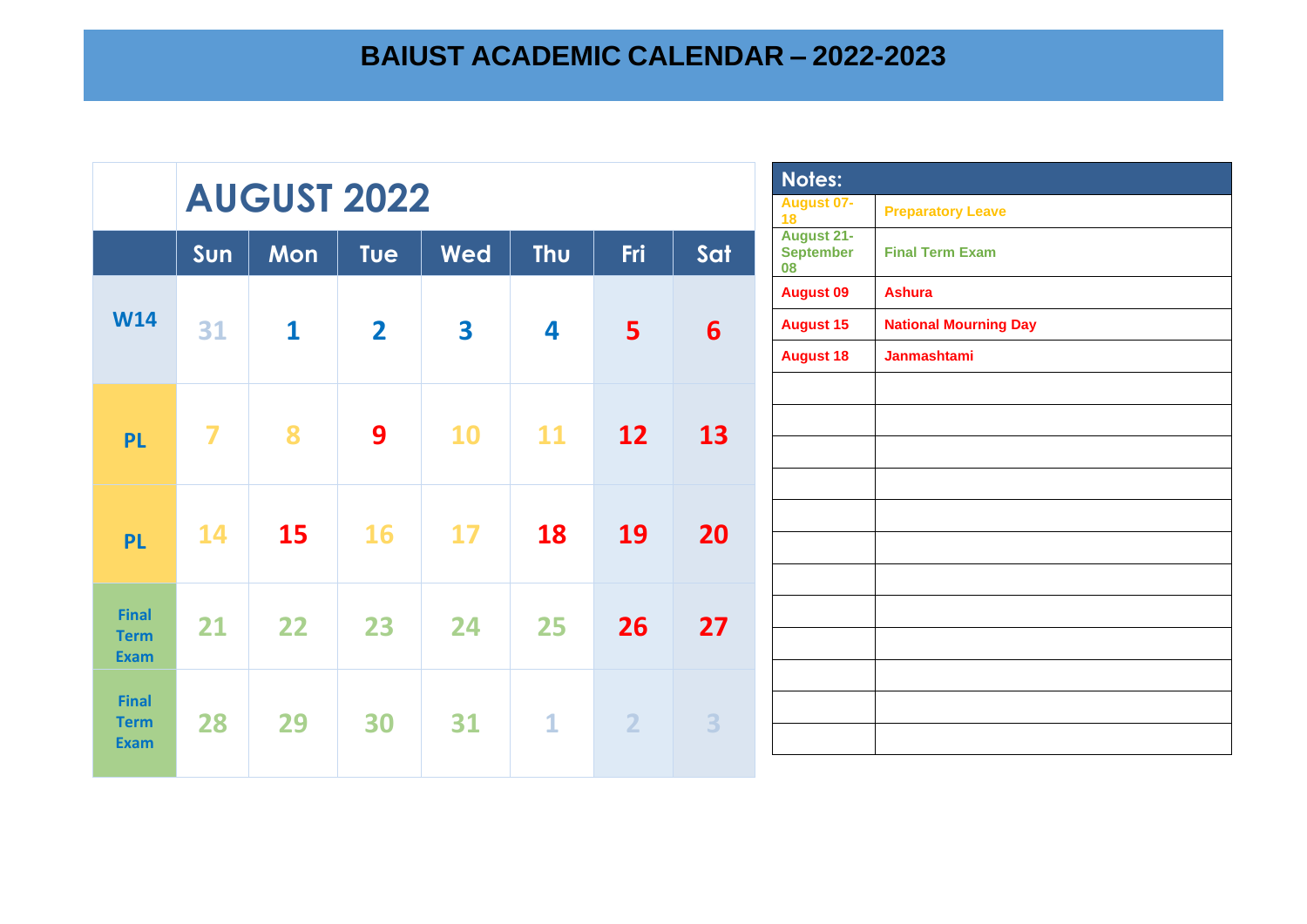|                                              | <b>SEPTEMBER 2022</b> |            |     |            |                                           |                |                         |  |  |  |
|----------------------------------------------|-----------------------|------------|-----|------------|-------------------------------------------|----------------|-------------------------|--|--|--|
|                                              | Sun                   | <b>Mon</b> | Tue | <b>Wed</b> | <b>Thu</b>                                | <b>Fri</b>     | Sat                     |  |  |  |
| <b>Final</b><br><b>Term</b><br><b>Exam</b>   | 28                    | 29         | 30  | 31         | $\overline{\mathbf{1}}$                   | $\overline{2}$ | $\overline{\mathbf{3}}$ |  |  |  |
| <b>Final</b><br><b>Term</b><br><b>Exam</b>   | 4                     | 5          | 6   | 7          | 8                                         | 9              | <b>10</b>               |  |  |  |
| <b>Result</b><br><b>Prepare</b>              | 11                    | 12         | 13  | 14         | 15                                        | <b>16</b>      | 17                      |  |  |  |
| <b>Result</b><br><b>Prepare</b>              | 18                    | 19         | 20  | 21         | 22<br><b>Result</b><br><b>Publication</b> | 23             | 24                      |  |  |  |
| <b>Term</b><br><b>End</b><br><b>Vacation</b> | 25                    | 26         | 27  | 28         | 29                                        | 30             | $\mathbf{1}$            |  |  |  |

| Notes:                        |                                                                                        |
|-------------------------------|----------------------------------------------------------------------------------------|
| <b>September</b><br><u>22</u> | <b>Result Publication, Spring-2022</b>                                                 |
| <b>September</b><br>$11 - 29$ | Industrial Attachment/Internship Program of CE                                         |
| <b>Sept 25-29</b>             | <b>OBE Curriculum Classroom Implementation</b><br><b>Workshop (English Department)</b> |
|                               |                                                                                        |
|                               |                                                                                        |
|                               |                                                                                        |
|                               |                                                                                        |
|                               |                                                                                        |
|                               |                                                                                        |
|                               |                                                                                        |
|                               |                                                                                        |
|                               |                                                                                        |
|                               |                                                                                        |
|                               |                                                                                        |
|                               |                                                                                        |
|                               |                                                                                        |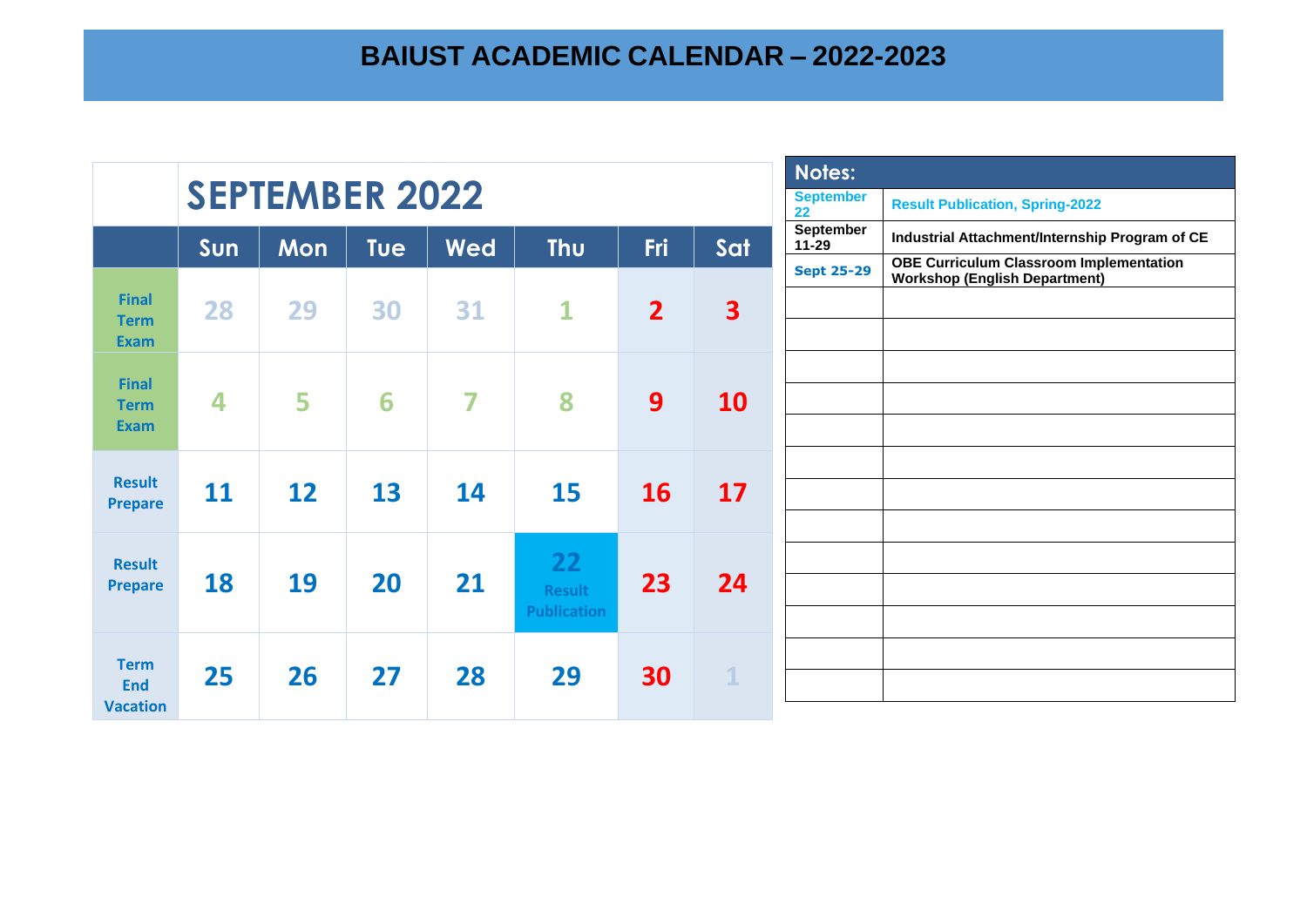|                | <b>OCTOBER 2022</b>                                      |     |             |                |            |                         |              |  |  |
|----------------|----------------------------------------------------------|-----|-------------|----------------|------------|-------------------------|--------------|--|--|
|                | Sun                                                      | Mon | Tue         | Wed            | <b>Thu</b> | Fri                     | Sat          |  |  |
|                | 25                                                       | 26  | 27          | 28             | 29         | 30                      | $\mathbf{1}$ |  |  |
| W1             | $\overline{2}$<br><b>Orientation</b><br><b>Fall-2022</b> | 3   | 4           | 5              | 6          | $\overline{\mathbf{7}}$ | 8            |  |  |
| W <sub>2</sub> | $9*$                                                     | 10  | 11          | 12             | 13         | 14                      | 15           |  |  |
| W <sub>3</sub> | 16                                                       | 17  | 18          | 19             | 20         | 21                      | 22           |  |  |
| <b>W4</b>      | 23                                                       | 24  | 25          | 26             | 27         | 28                      | 29           |  |  |
| W <sub>5</sub> | 30                                                       | 31  | $\mathbf 1$ | $\overline{2}$ | 3          | $\blacktriangleleft$    | 5            |  |  |

\*Subject to the appearance of the moon

| <b>Notes:</b>    |                                                                                             |
|------------------|---------------------------------------------------------------------------------------------|
| October 2        | <b>Orientation Fall-2022</b>                                                                |
| October 5        | Durga Puja                                                                                  |
| October 9        | Eid e-Milad-un Nabi                                                                         |
| October 20-31    | Referred/Backlog/Improvement Exams, Spring-2022                                             |
| October 25       | <b>Extempore Speech Competition</b>                                                         |
| October 30       | Thesis & Project Defense_CSE                                                                |
| October 18       | <b>Competent Communicator, Season 1(BLC)</b>                                                |
| October 6        | <b>Pre Thesis defense of CE</b>                                                             |
| October 31       | <b>Interdepartmental CAD competition - Organized by</b><br><b>BAIUST CE Club</b>            |
| October 26       | <b>Photography Contest "BAIUST Gallery 2022"</b>                                            |
| October 10       | Workshop on increasing university ranking through<br>high quality research and publication. |
| October 10-16    | <b>Inter Department Girls Cricket Tournament By</b><br><b>BAIUST Sports Club</b>            |
| October 13       | <b>BCC Orientation 2022 (BCC)</b>                                                           |
| October 16       | Programming workshop (BCC)                                                                  |
| October 16       | Workshop on Web/App development (BCC)                                                       |
| October 11-12    | <b>Cultural Competition (Intra Department), BCuC</b>                                        |
| October 17       | <b>Job Fair (BBC)</b>                                                                       |
| <b>OCT 17-18</b> | <b>PCB</b> design workshop                                                                  |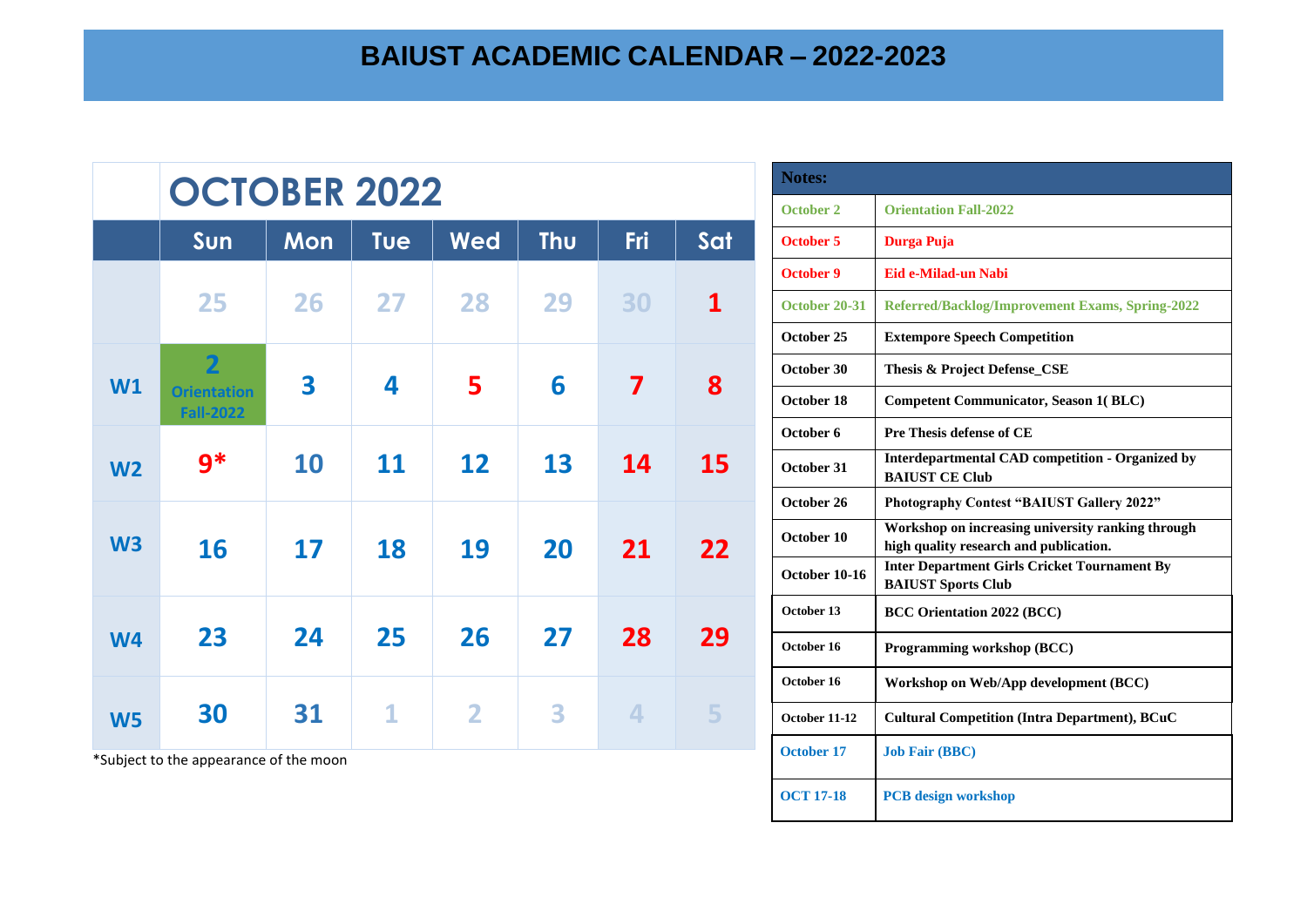|                                | <b>NOVEMBER 2022</b> |                                               |              |                |              |                |    |  |  |  |  |
|--------------------------------|----------------------|-----------------------------------------------|--------------|----------------|--------------|----------------|----|--|--|--|--|
|                                | Sun                  | Thu<br>Sat<br>Wed<br><b>Tue</b><br>Fri<br>Mon |              |                |              |                |    |  |  |  |  |
| W <sub>5</sub>                 | 30                   | 31                                            | $\mathbf{1}$ | $\overline{2}$ | 3            | $\overline{4}$ | 5  |  |  |  |  |
| <b>W6</b>                      | 6                    | 7                                             | 8            | 9              | 10           | 11             | 12 |  |  |  |  |
| <b>W7</b>                      | 13                   | 14                                            | 15           | 16             | 17           | 18             | 19 |  |  |  |  |
| <b>Midterm</b><br><b>Exam</b>  | 20                   | 21                                            | 22           | 23             | 24           | 25             | 26 |  |  |  |  |
| <b>Midterm</b><br><b>Break</b> | 27                   | 28                                            | 29           | 30             | $\mathbf{1}$ | $\overline{2}$ | 3  |  |  |  |  |

| Notes:                                |                                                                                            |
|---------------------------------------|--------------------------------------------------------------------------------------------|
| November 20                           | <b>Midterm Exam</b>                                                                        |
| <b>November</b><br>27- December<br>01 | <b>Midterm Break</b>                                                                       |
| November 07                           | Fateha-i-Yajdaham                                                                          |
| November 02                           | <b>Cultural Competition</b>                                                                |
| November<br>27- December<br>01        | <b>Field Surveying of CE students</b>                                                      |
| November 8                            | <b>Farewell and reception program DBA</b>                                                  |
| <b>November</b><br>06-14              | <b>Indoor Sports Events By BAIUST Sports Club</b>                                          |
| November 1                            | Seminar (BCC)                                                                              |
| November 10                           | <b>BCC Meeting (BCC)</b>                                                                   |
| November 30                           | <b>Programming Contest (BCC)</b>                                                           |
| November 08                           | Mujib Fest, BCuC                                                                           |
| November 6                            | <b>Idea Competition (BBC)</b>                                                              |
| <b>November 24</b>                    | <b>Winter Cloth Distribution</b>                                                           |
| <b>Nov 1-3</b>                        | <b>Introducing OBE Curriculum: Students'</b><br><b>Responsibility (English Department)</b> |
|                                       |                                                                                            |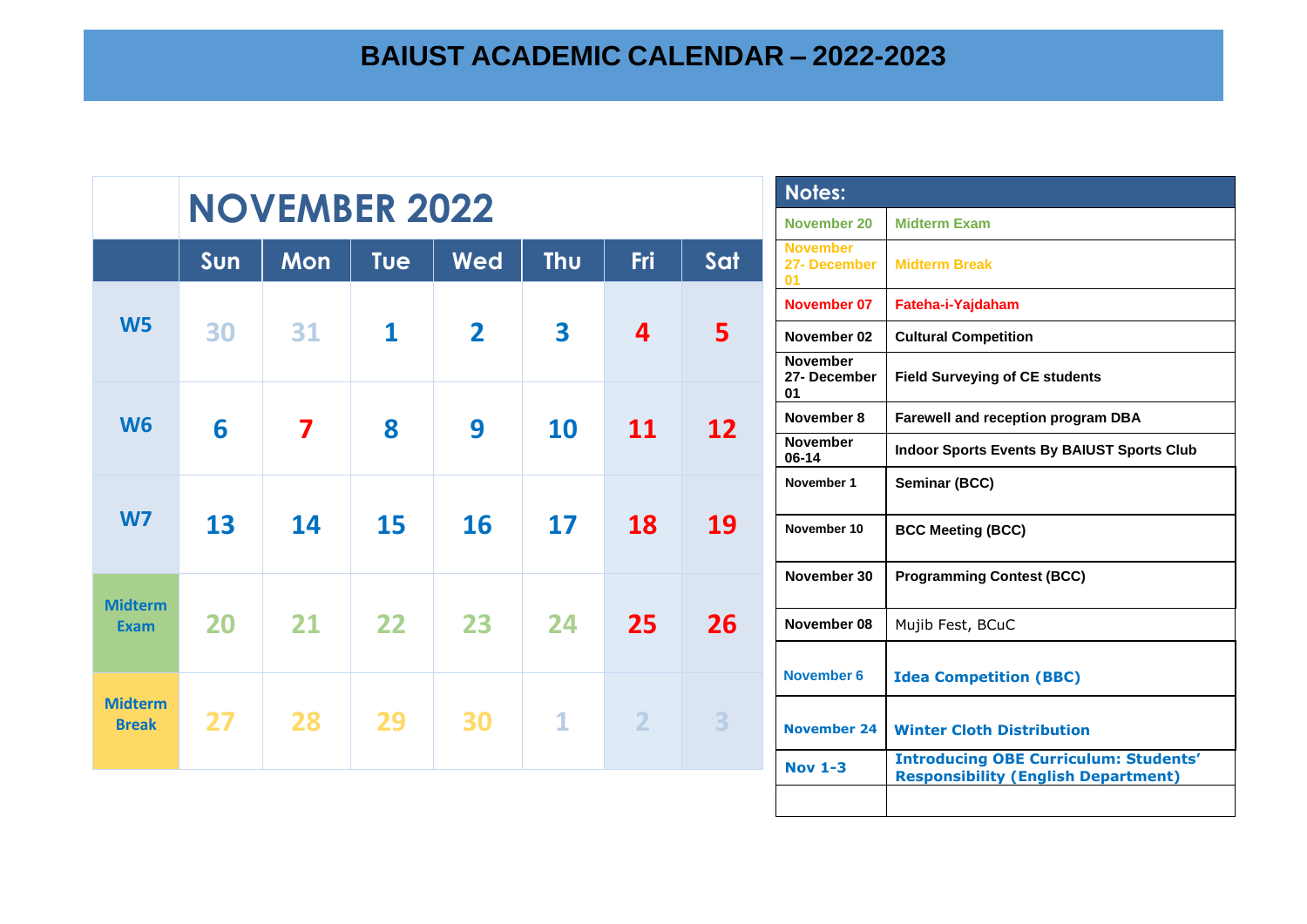|                                | <b>DECEMBER 2022</b> |     |     |     |              |                |                         |  |  |
|--------------------------------|----------------------|-----|-----|-----|--------------|----------------|-------------------------|--|--|
|                                | Sun                  | Mon | Tue | Wed | <b>Thu</b>   | Fri            | Sat                     |  |  |
| <b>Midterm</b><br><b>Break</b> | 27                   | 28  | 29  | 30  | $\mathbf{1}$ | $\overline{2}$ | $\overline{\mathbf{3}}$ |  |  |
| <b>W8</b>                      | 4                    | 5   | 6   | 7   | 8            | 9              | <b>10</b>               |  |  |
| W <sub>9</sub>                 | 11                   | 12  | 13  | 14  | 15           | 16             | 17                      |  |  |
| <b>W10</b>                     | 18                   | 19  | 20  | 21  | 22           | 23             | 24                      |  |  |
| <b>W11</b>                     | 25                   | 26  | 27  | 28  | 29           | 30             | 31                      |  |  |

| Notes:                 |                                                                          |
|------------------------|--------------------------------------------------------------------------|
| December 16            | <b>Victory Day</b>                                                       |
| December 25            | <b>Christmas Day</b>                                                     |
| December 12            | <b>Debate Competition</b>                                                |
| December 04            | Workshop on Line follower Robot by Robotics<br>Club                      |
| December 6             | <b>Industrial Visit of CE students</b>                                   |
| December 14            | <b>Photography Tour</b>                                                  |
| December 7             | <b>Industrial Visit DBA</b>                                              |
| December 18<br>to 22   | <b>Skill Development Program DBA</b>                                     |
| December 11-<br>20     | Inter Department Boys Cricket Tournament By<br><b>BAIUST Sports Club</b> |
| December 26-<br>02 Jan | <b>Badminton Tournament By BAIUST Sports Club</b>                        |
| December 4-12          | <b>Workshop (BCC)</b>                                                    |
| December 20            | <b>BCC Day (BCC)</b>                                                     |
| December 16            | <b>Observance of Victory Day, BCuC</b>                                   |
| <b>December</b><br>13  | <b>Seminar (BBC)</b>                                                     |
| <b>Dec 12</b>          | EEE day                                                                  |
|                        |                                                                          |
|                        |                                                                          |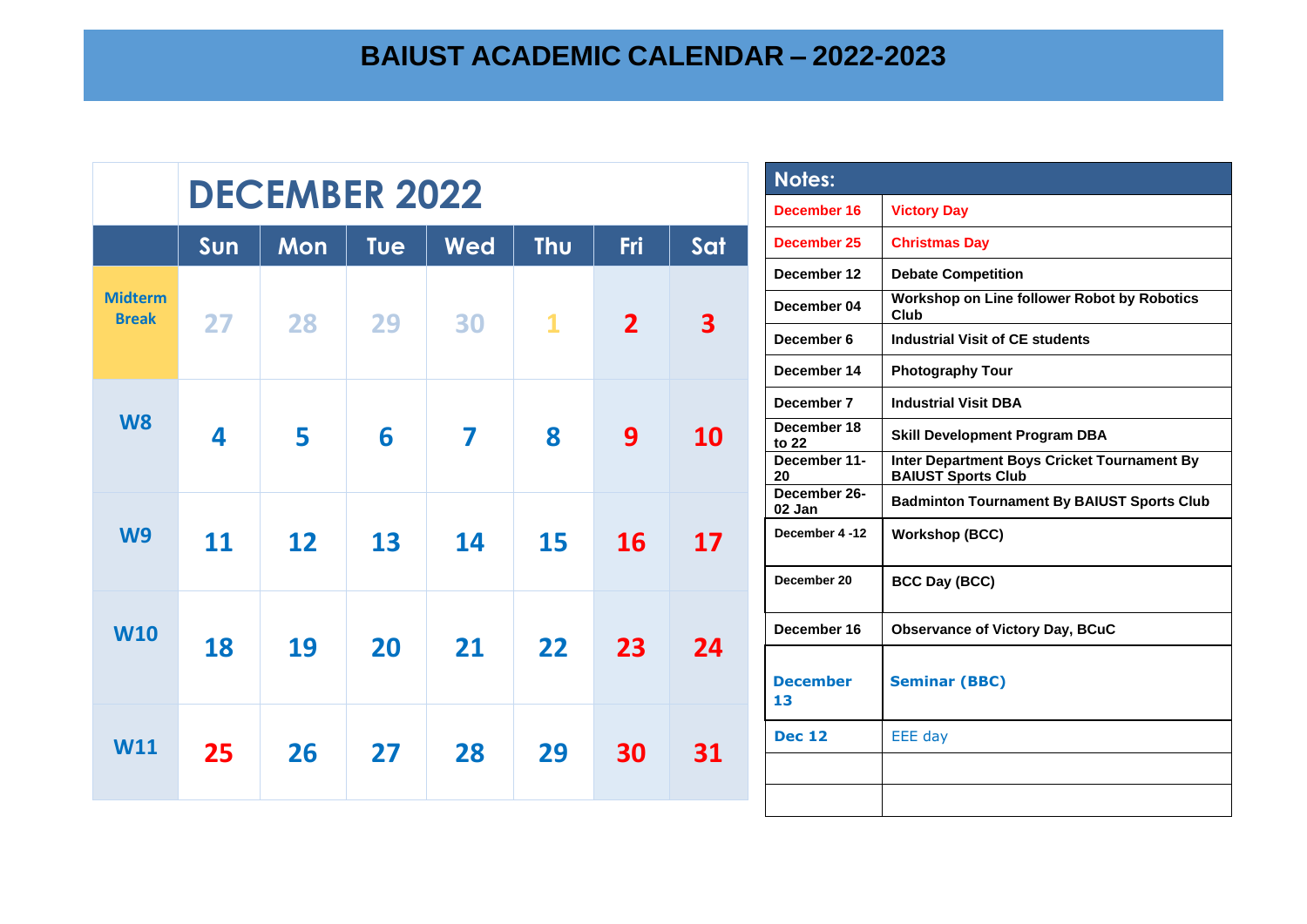|            | <b>JANUARY 2023</b> |                |                         |              |                |                                          |                          |                   | Notes:                                                                              |  |  |
|------------|---------------------|----------------|-------------------------|--------------|----------------|------------------------------------------|--------------------------|-------------------|-------------------------------------------------------------------------------------|--|--|
|            |                     |                |                         |              |                | <b>January 22-</b><br><b>February 02</b> | <b>Preparatory Leave</b> |                   |                                                                                     |  |  |
|            | <b>SUN</b>          | <b>MON</b>     | <b>TUE</b>              | <b>WED</b>   | <b>THU</b>     | <b>FRI</b>                               | <b>SAT</b>               | <b>January 26</b> | Saraswati Puja                                                                      |  |  |
|            |                     |                |                         |              |                |                                          |                          | January 03        | <b>Research Workshop</b>                                                            |  |  |
| <b>W12</b> |                     |                |                         |              |                |                                          |                          | January 10        | <b>Competent Communicator, Season 2 (BLC)</b>                                       |  |  |
|            | $\mathbf 1$         | $\overline{2}$ | $\overline{\mathbf{3}}$ | 4            | 5              | $6 \overline{6}$                         | $\overline{\mathbf{7}}$  | January 05        | <b>Permanent Campus Visit - CE</b>                                                  |  |  |
|            |                     |                |                         |              |                |                                          |                          | January 18        | <b>Internship Defense DBA</b>                                                       |  |  |
|            |                     |                |                         |              |                |                                          |                          | January 8-12      | Inter Department Boys & Girls Volleyball<br><b>Tournament By BAIUST Sports Club</b> |  |  |
| <b>W13</b> | 8                   | 9              | 10                      | 11           | 12             | 13                                       | <b>14</b>                | January 01        | Prize giving ceremony (workshop) (BCC)                                              |  |  |
|            |                     |                |                         |              |                |                                          |                          | January 11        | Cultural Night, BCuC                                                                |  |  |
| <b>W14</b> |                     |                |                         |              |                |                                          |                          |                   |                                                                                     |  |  |
|            | 15                  | <b>16</b>      | 17                      | 18           | 19             | 20                                       | 21                       |                   |                                                                                     |  |  |
|            |                     |                |                         |              |                |                                          |                          |                   |                                                                                     |  |  |
|            |                     |                |                         |              |                |                                          |                          |                   |                                                                                     |  |  |
| <b>PL</b>  | 22                  | 23             | 24                      | 25           | 26             | 27                                       | 28                       |                   |                                                                                     |  |  |
|            |                     |                |                         |              |                |                                          |                          |                   |                                                                                     |  |  |
|            |                     |                |                         |              |                |                                          |                          |                   |                                                                                     |  |  |
| <b>PL</b>  | 29                  | 30             | 31                      | $\mathbf{1}$ | $\overline{2}$ | 3                                        | $\overline{4}$           |                   |                                                                                     |  |  |
|            |                     |                |                         |              |                |                                          |                          |                   |                                                                                     |  |  |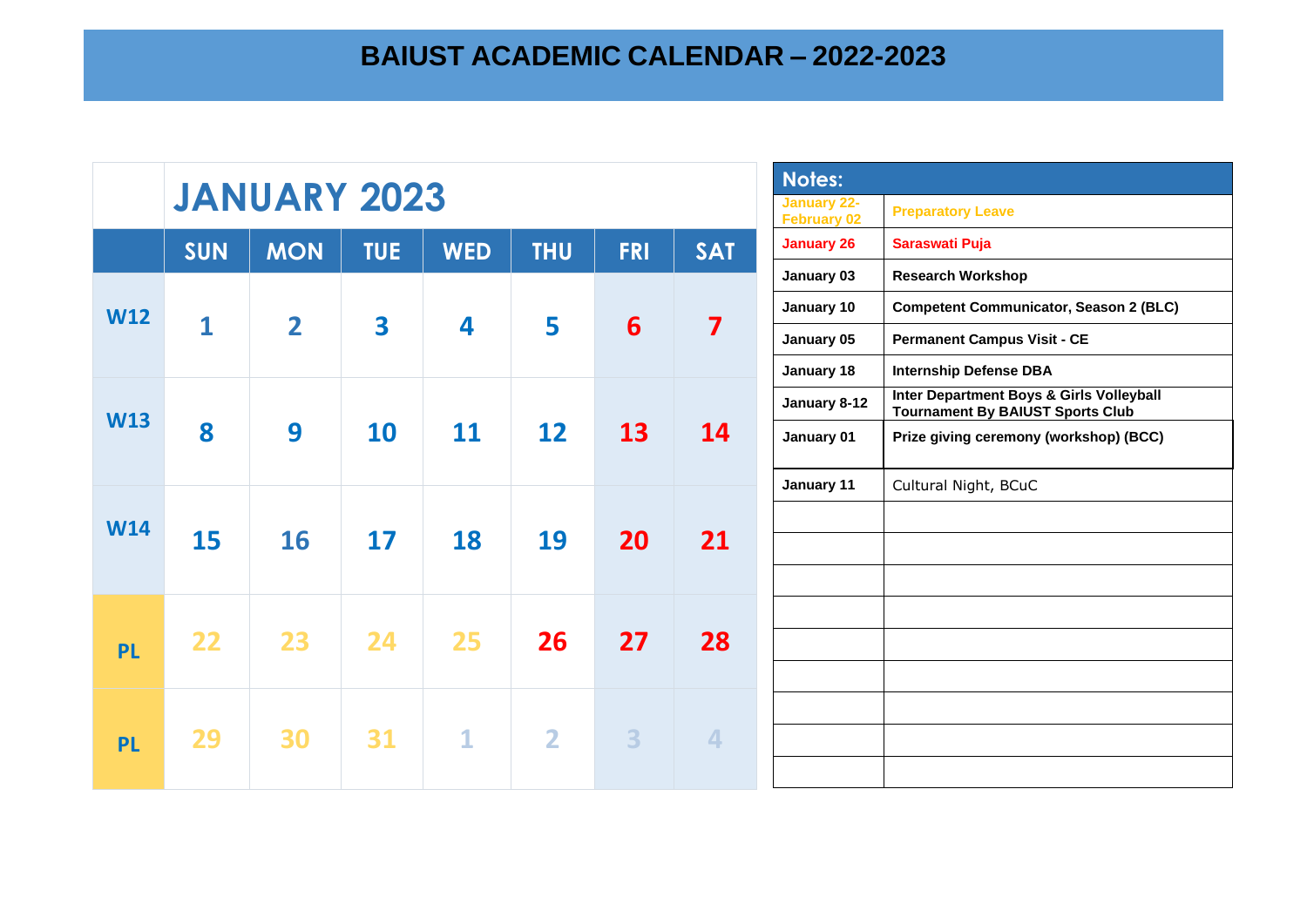|                             |            | <b>FEBRUARY 2023</b> |            |              | Notes:         |                         |                      |                                      |                                          |
|-----------------------------|------------|----------------------|------------|--------------|----------------|-------------------------|----------------------|--------------------------------------|------------------------------------------|
|                             |            |                      |            |              |                |                         |                      | <b>February 5-</b><br><b>March 2</b> | <b>Final Term Exam</b>                   |
|                             | <b>SUN</b> | <b>MON</b>           | <b>TUE</b> | <b>WED</b>   | <b>THU</b>     | <b>FRI</b>              | <b>SAT</b>           | <b>February 14</b>                   | <b>Shab e-Meraj</b>                      |
|                             |            |                      |            |              |                |                         |                      | <b>February 21</b>                   | <b>International Mother Language Day</b> |
| <b>PL</b>                   | 29         | 30                   | 31         | $\mathbf{1}$ | $\overline{2}$ | $\overline{\mathbf{3}}$ | 4                    |                                      |                                          |
|                             |            |                      |            |              |                |                         |                      |                                      |                                          |
|                             |            |                      |            |              |                |                         |                      |                                      |                                          |
| <b>Final</b>                |            |                      |            |              |                |                         |                      |                                      |                                          |
| <b>Term</b><br><b>Exam</b>  | 5          | 6                    | 7          | 8            | 9              | 10                      | 11                   |                                      |                                          |
|                             |            |                      |            |              |                |                         |                      |                                      |                                          |
| <b>Final</b>                |            |                      |            |              |                |                         |                      |                                      |                                          |
| <b>Term</b><br><b>Exam</b>  | 12         | 13                   | 14         | 15           | <b>16</b>      | 17                      | 18                   |                                      |                                          |
|                             |            |                      |            |              |                |                         |                      |                                      |                                          |
| <b>Final</b>                |            |                      |            |              |                |                         |                      |                                      |                                          |
| <b>Term</b>                 | 19         | 20                   | 21         | 22           | 23             | 24                      | 25                   |                                      |                                          |
| <b>Exam</b>                 |            |                      |            |              |                |                         |                      |                                      |                                          |
|                             |            |                      |            |              |                |                         |                      |                                      |                                          |
| <b>Final</b><br><b>Term</b> | 26         | 27                   | 28         | $\mathbf{1}$ | $\overline{2}$ | $\overline{\mathbf{3}}$ | $\blacktriangleleft$ |                                      |                                          |
| <b>Exam</b>                 |            |                      |            |              |                |                         |                      |                                      |                                          |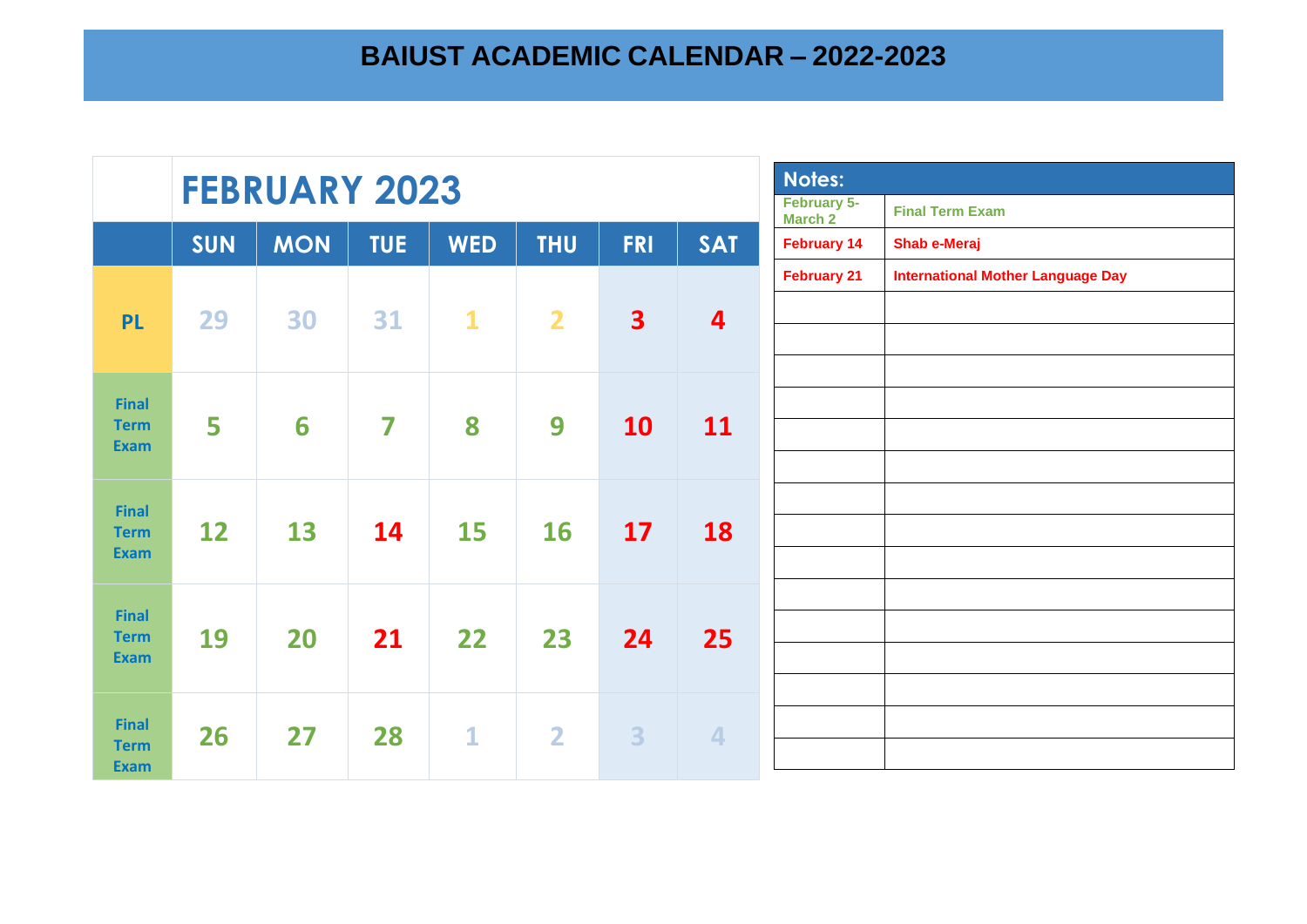|                             | <b>MARCH 2023</b> |            |            |                         |                    |                         |              |                 | Notes:                                                 |  |  |
|-----------------------------|-------------------|------------|------------|-------------------------|--------------------|-------------------------|--------------|-----------------|--------------------------------------------------------|--|--|
|                             |                   |            |            |                         |                    |                         |              |                 | Shab e-Barat (Subject to the appearance of the<br>moon |  |  |
|                             | <b>SUN</b>        | <b>MON</b> | <b>TUE</b> | <b>WED</b>              | <b>THU</b>         | <b>FRI</b>              | <b>SAT</b>   | <b>March 17</b> | <b>Sheikh Mujibur Rahman's birthday</b>                |  |  |
|                             |                   |            |            |                         |                    |                         |              | March 23        | <b>Result Publication, Fall-2022</b>                   |  |  |
| <b>Final</b><br><b>Term</b> | 26                | 27         | 28         | $\overline{\mathbf{1}}$ | $\overline{2}$     | $\overline{\mathbf{3}}$ | 4            | <b>March 26</b> | <b>Independence Day</b>                                |  |  |
| <b>Exam</b>                 |                   |            |            |                         |                    |                         |              | March 5         | <b>Industrial Attachment-EEE</b>                       |  |  |
|                             |                   |            |            |                         |                    |                         |              | March 5-7       | <b>Certificate course on Building Design - CE</b>      |  |  |
| <b>Result</b>               | 5                 | 6          | 7          | $8*$                    | 9                  |                         |              | March 15        | <b>Thesis Defense of CE</b>                            |  |  |
| <b>Prepare</b>              |                   |            |            |                         |                    | <b>10</b>               | <b>11</b>    |                 |                                                        |  |  |
|                             |                   |            |            |                         |                    |                         |              |                 |                                                        |  |  |
| <b>Result</b>               |                   |            |            |                         |                    |                         |              |                 |                                                        |  |  |
| <b>Prepare</b>              | 12                | 13         | 14         | 15                      | 16                 | 17                      | 18           |                 |                                                        |  |  |
|                             |                   |            |            |                         |                    |                         |              |                 |                                                        |  |  |
| <b>Result</b>               |                   |            |            |                         | 23                 |                         |              |                 |                                                        |  |  |
| <b>Prepare</b>              | 19                | 20         | 21         | 22                      | Result             | 24                      | 25           |                 |                                                        |  |  |
|                             |                   |            |            |                         | <b>Publication</b> |                         |              |                 |                                                        |  |  |
|                             |                   |            |            |                         |                    |                         |              |                 |                                                        |  |  |
| <b>Term</b><br><b>End</b>   | 26                | 27         | 28         | 29                      | 30                 | 31                      | $\mathbf{1}$ |                 |                                                        |  |  |
| <b>Vacation</b>             |                   |            |            |                         |                    |                         |              |                 |                                                        |  |  |

**Orientation, Spring-2023: April 02, 2023**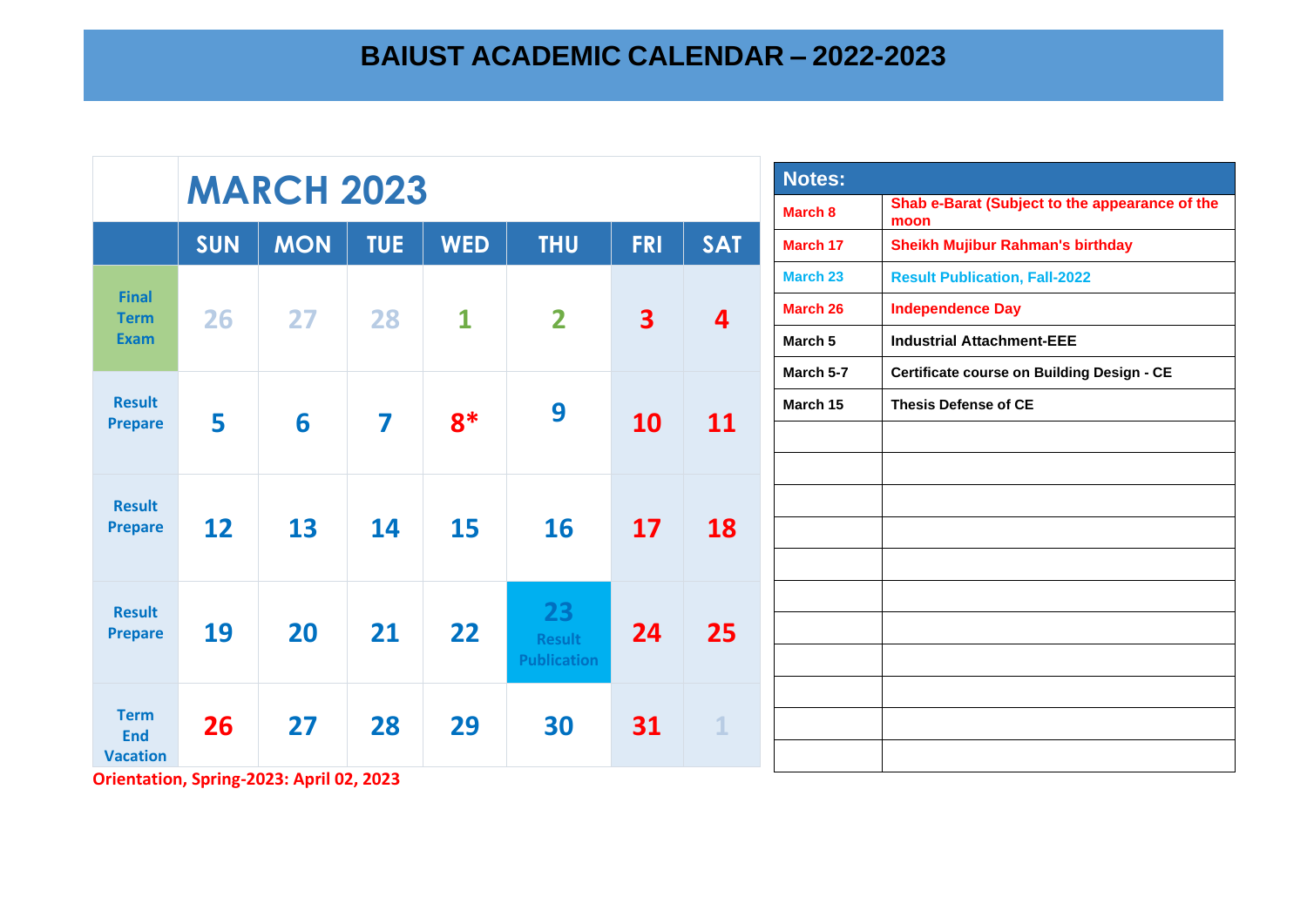#### **ACADEMIC CALENDAR (Semester Wise Summary) Spring 2022**

| <b>Event</b>              | <b>Duration/Date</b>                  |
|---------------------------|---------------------------------------|
| Registration              | March 30, 2022 to April 28, 2022      |
| <b>Classes Start</b>      | April 03, 2022                        |
| Term Withdrawal           | April 05, 2022 to May 12, 2022        |
| Midterm Examination       | May 29, 2022 to June 02, 2022         |
| Midterm Break             | June 05, 2022 to June 09, 2022        |
| Preparatory Leave         | August 07, 2022 to August 18, 2022    |
| Final term Examination    | August 21, 2022 to September 08, 2022 |
| <b>Result Publication</b> | September 22, 2022                    |